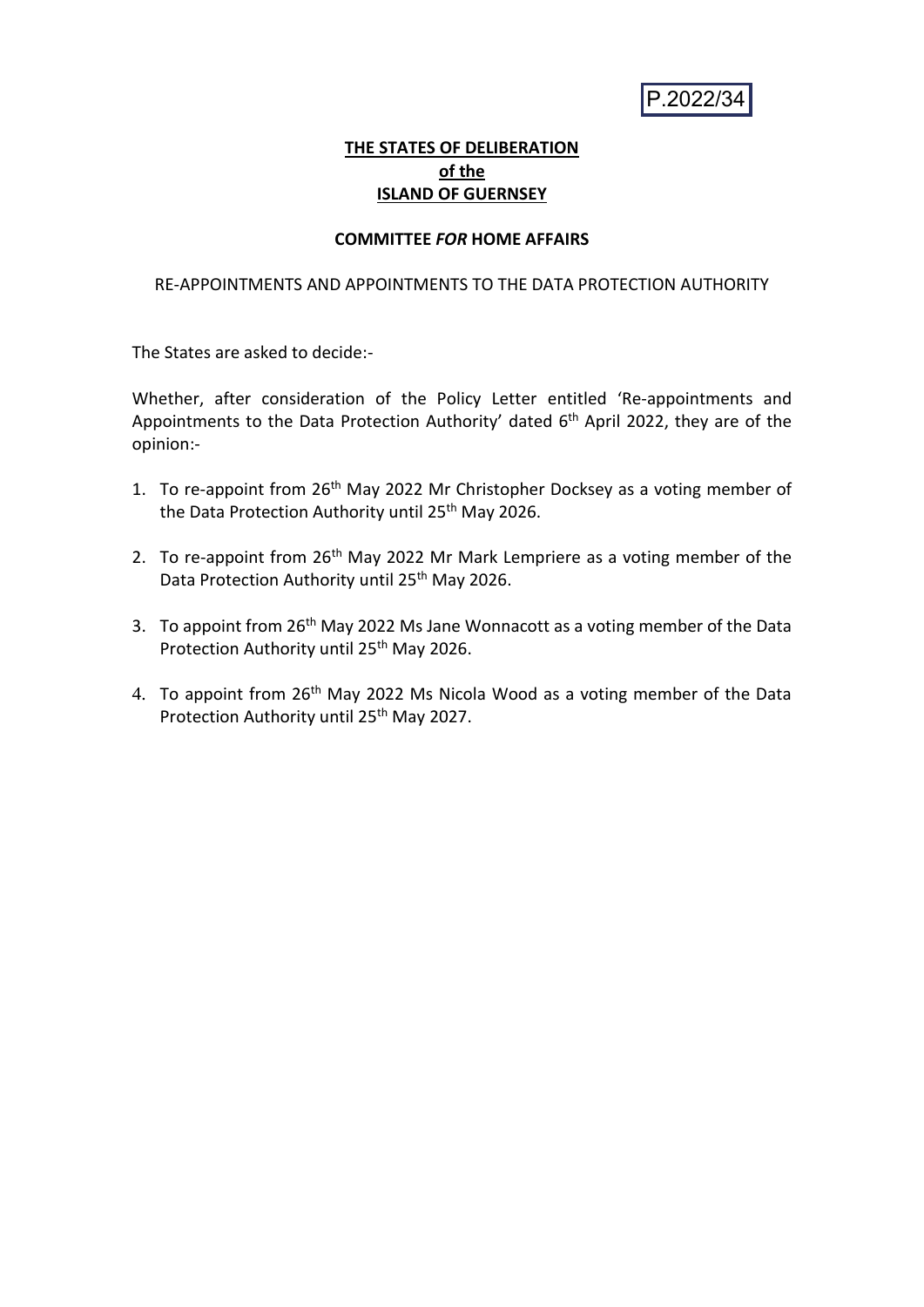# **THE STATES OF DELIBERATION of the ISLAND OF GUERNSEY**

# **COMMITTEE** *FOR* **HOME AFFAIRS**

### RE-APPOINTMENTS AND APPOINTMENTS TO THE DATA PROTECTION AUTHORITY

The Presiding Officer States of Guernsey Royal Court House St Peter Port

6 th April, 2022

Dear Sir

#### **1 Executive Summary**

- 1.1 The purpose of this Policy Letter is to re-appoint two voting members and appoint two new voting members of the Data Protection Authority (''the Authority'') as established under the Data Protection (Bailiwick of Guernsey) Law, 2017 ("the Law").
- 1.2 There are currently 5 voting members of the Authority, including three whose terms of office expire on 25th May 2022. The Committee *for* Home Affairs (''the Committee'') is seeking the re-appointment of Mr Christopher Docksey and Mr Mark Lempriere and the appointment of Ms Jane Wonnacott as voting members for a period of four years from effect of  $26<sup>th</sup>$  May 2022. The Committee is also seeking the appointment of Ms Nicola Wood as a voting member for a period of five years from 26<sup>th</sup> May 2022. The Committee considers that the addition of one extra voting member (six in total) is beneficial in order to ensure optimum diversity and balance across the membership as a whole.

# **2 Background**

- 2.1 Part XI of the Law establishes the Authority, with Schedule 6 to the Law setting out the constitution of the Authority. Schedule 6 provides that the Chairman and other voting members must be appointed by resolution of the States of Deliberation from individuals nominated by the Committee.
- 2.2 Schedule 6 to the Law states that the Authority comprises a Chairman and no fewer than four and no more than eight other voting members, with the exact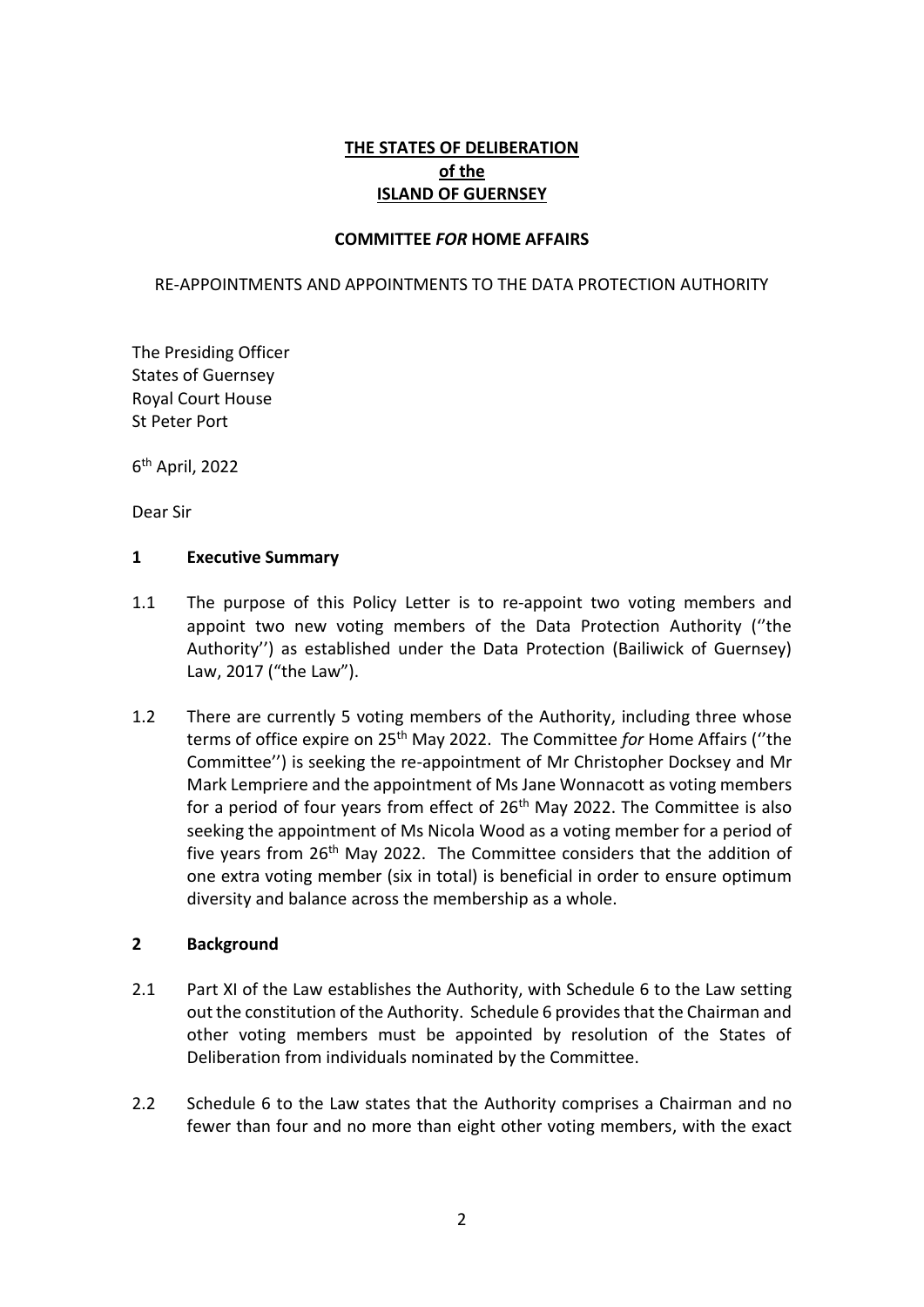number being determined by the Committee, and the Commissioner, as an *ex officio* and non-voting member.

- 2.3 In recommending the individuals to the States, pursuant to paragraph 1(3) of Schedule 6 to the Law, the Committee must have particular regard to the need to "ensure that voting members of the Authority –
	- (a) have the qualifications, experience and skills necessary to exercise and perform the functions of a member, in particular relating to the protection of personal data,
	- (b) have a strong sense of integrity, and
	- (c) are able to maintain confidentiality."
- 2.4 Each voting member is to be appointed for a term of not less than four, and not more than five, years as the Committee thinks fit in a particular case.
- 2.5 A recruitment campaign for the Authority members was designed to reach as many areas of the population as possible and included advertising locally through social media and the States of Guernsey website.
- 2.6 Following an open and transparent recruitment process the Committee was impressed with the quality and experience of all candidates.
- 2.7 The Committee, with the support of the Chairman of the Authority is pleased to recommend the following individuals for re-appointment and appointment to the Authority.

# **3. Re-appointment of Voting Members to the Authority– 4 year appointment**

- 3.1 Mr Christopher Docksey was appointed as a voting member to the Authority in 2018. He has worked as senior lawyer within the European Commission and as Director for the European Data Protection Supervisor. He has unrivalled knowledge of General Data Protection Regulations (GDPR), of relevant EU institutions and of the Adequacy processes. Mr Docksey has good reputation and track-record as a well-informed and wise contributor.
- 3.2 While Mr Docksey is currently based in Brussels, this is not considered to be a barrier to his active participation as a member of the Authority and his practical experience is an asset to the Authority.
- 3.3 Mr Mark Lempriere was appointed as a voting member to the Authority in 2018. Mr Lempriere is a former Chief Secretary of the Committee *for* Home Affairs having retired from the States in April 2018 and is a voice of moderation and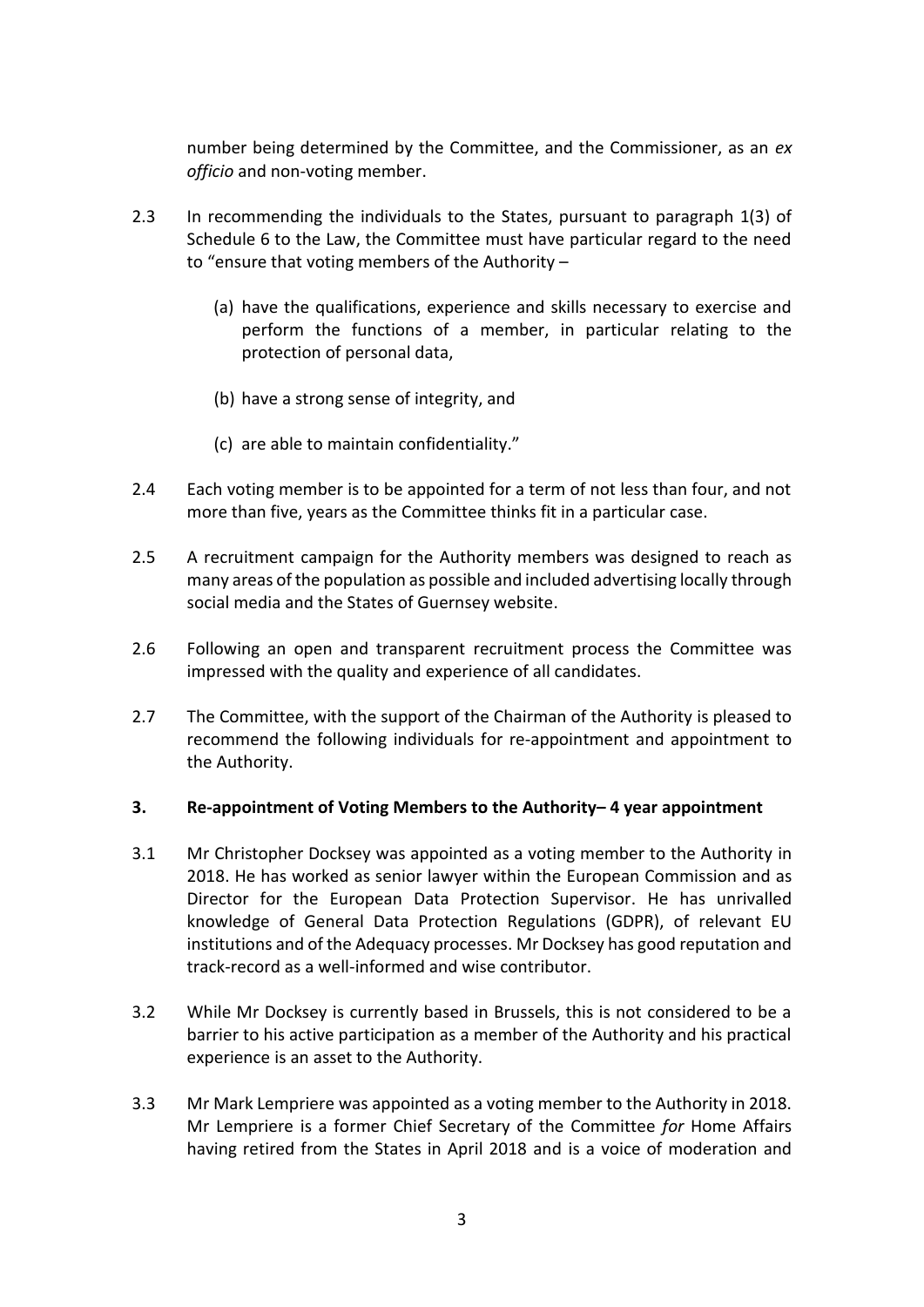practicality during the Authority meetings. Mr Lempriere provides an intimate and very necessary knowledge of States of Guernsey politicians, officials, procedures and sensitivities. During his time as a Chief Secretary, Mr Lempriere was an architect of most of the Guernsey Data Protection Law and the Authority.

3.4 Both Mr Docksey and Mr Lempriere have advised the Chairman of their intention to step down from their role in two to three years.

# **4. Appointment of Voting Member to the Authority – 4 year appointment**

4.1 Ms Jane Wonnacott was the Director of Information and Communications Technology for the States of Guernsey between 2005 and 2019. Previously, she had an impressive career in pharmaceutical and IT companies. Currently she holds Non-Executive Director roles with a couple of Bailiwick charities and is engaged in Institute of Directors courses. Ms Wonnacott's interview with the Chairman of the Authority indicated an enthusiastic approach with a good understanding of how the Authority could maximise its effectiveness. The Chairman considered that she would strengthen the level of IT expertise and also bring substantial experience of how public and private organisations address data protection and other technological challenges in practice. The Chairman advised the Committee that he did not consider her past employment with the States of Guernsey would undermine independence or present any conflict problems, on the contrary he considered it would be an asset to the Authority.

# **5. Appointment of Voting Member to the Authority – 5 year appointment**

- 5.1 Ms Nicola Wood has been a solicitor since 1995, and is currently a part-time Financial Ombudsman. Ms Wood has extensive experience as a Non-Executive Director across a range of public and charitable bodies. Ms Wood has been a member of the Board of the Information Commissioner's Office since 2015 and is currently its Senior Independent Director.
- 5.2 In 2021 she was asked by the UK Government to sit on the panel which recommended the new Commissioner. Ms Wood's application was an articulate demonstration of how she met the selection requirements, particularly showing a good understanding of the issues and sensitivities facing a privacy regulator.

# **6. Compliance with Rule 4 of the Rules of Procedure of the States of Deliberation and their Committees**

6.1 Rule 4 of the Rules of Procedure of the States of Deliberation and their Committees sets out the information which must be included in, or appended to, motions laid before the States.